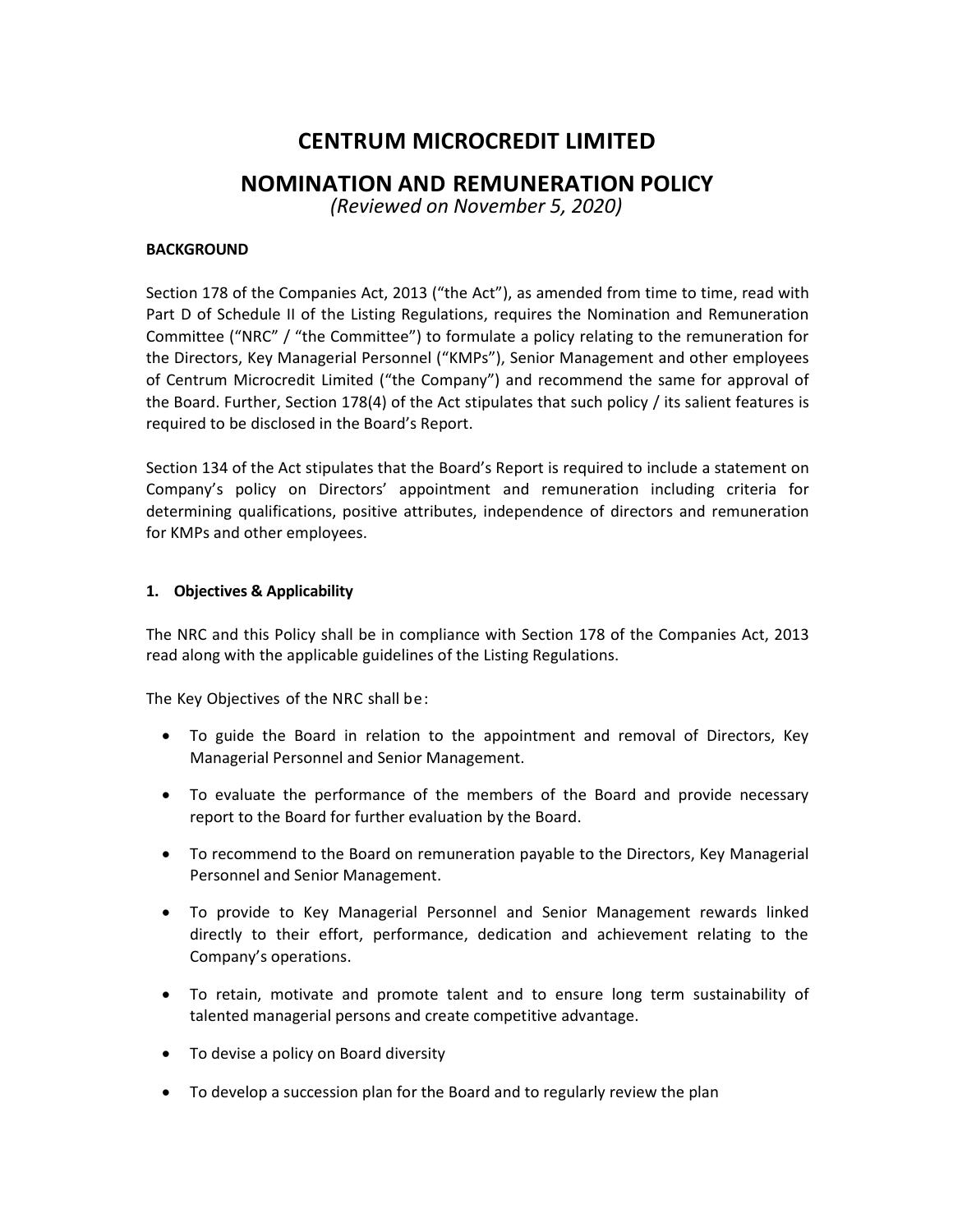Applicability:

- a) Directors (Executive and Non-Executive)
- b) Key Managerial Personnel
- c) Senior Management Personnel

## **2. DEFINITIONS**

2.1. Act means the Companies Act, 2013 and Rules framed thereunder, as amended from time to time.

- 2.2. Board means Board of Directors of the Company.
- 2.3. The Company shall mean Centrum Microcredit Limited
- 2.4. Directors mean Directors of the Company.
- 2.5. Key Managerial Personnel means
	- Chief Executive Officer or the Managing Director or the Manager;
	- Whole-time director;
	- Chief Financial Officer;
	- Company Secretary; and
	- Such other officer as may be prescribed.

2.6. Senior Management means officers one level below the Executive Directors on the Board, including function heads.

### **3. ROLE OF NRC**

#### **3.1. Matters to be dealt with, perused and recommended to the Board by the NRC**

The Committee shall:

- Formulate the criteria for determining qualifications, positive attributes and independence of a Director.
- Identify persons who are qualified to become Directors and persons who may be appointed in Key Managerial and Senior Management positions in accordance with the criteria laid down in this Policy.
- Recommend to the Board, appointment including the terms and removal of Directors, KMPs and Senior Management Personnel.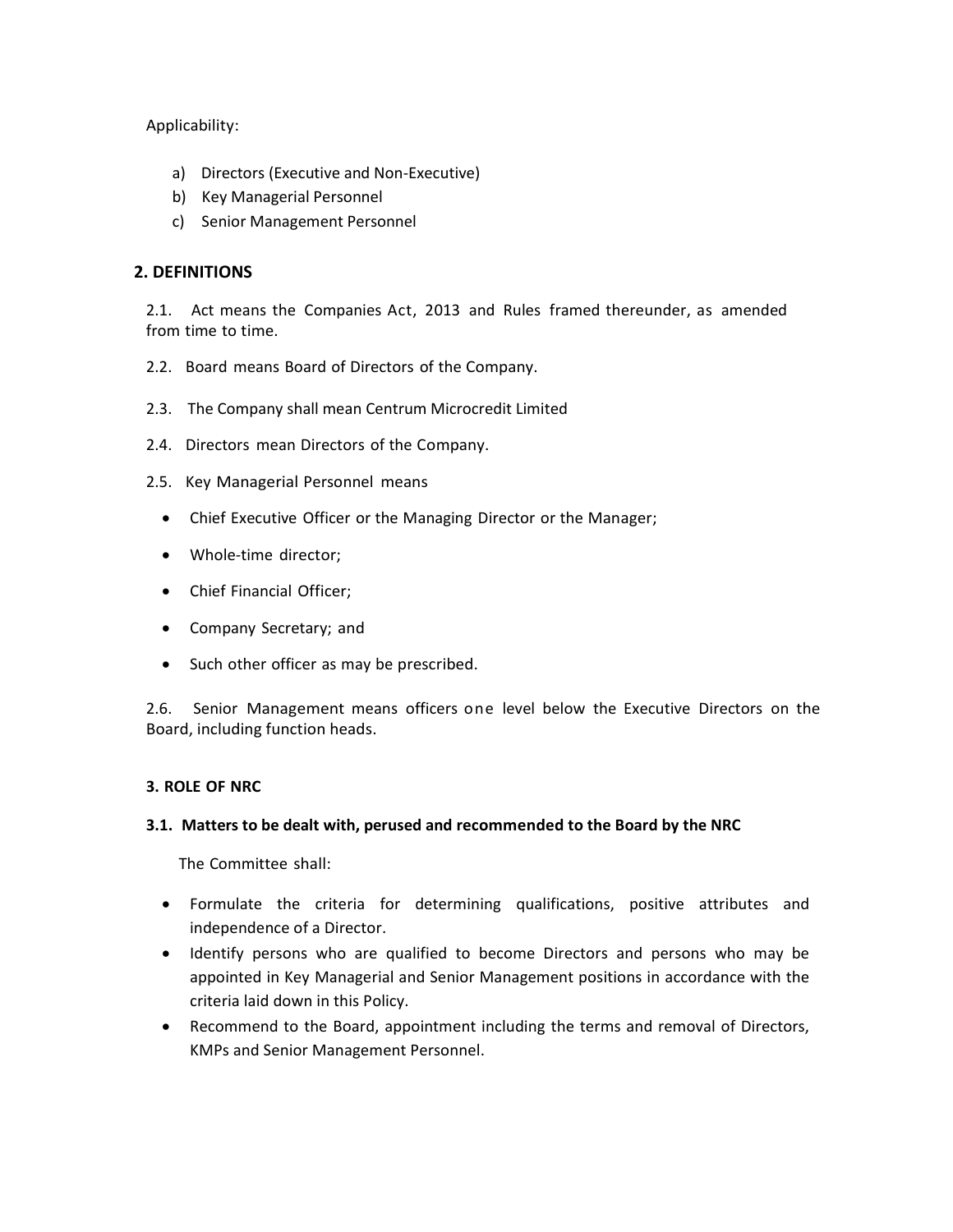#### **3.2. Policy for appointment and removal of Director, KMPs and Senior Management**

#### 3.2.1. Appointment criteria and qualifications

a) The Committee shall identify and ascertain the integrity, qualification, expertise and experience of the person for appointment as Director with the objective of having a Board with diverse background and experience in business, education and public service and recommend to the Board his / her appointment.

Attributes expected of all Directors include independence, high personal and professional ethics, sound business judgment, ability to participate constructively in deliberations and willingness to exercise authority in a collective manner.

Appointment of Independent Directors is subject to the provisions of Section 149 of the Act read with Schedule IV and rules thereunder and the Listing Regulations. The NRC shall check that the proposed person satisfies the criteria of independence as stipulated under Section 149(6) of the Act and the Listing Regulations, before his/ her appointment as an Independent Director.

No person shall be appointed as a Director, if he/she is subject to any disqualifications as stipulated under the Act or any other law(s) for the time being in force.

- b) A person shall possess adequate qualification, expertise and experience for the position he/ she is considered for appointment. The Committee has discretion to decide whether qualification, expertise and experience possessed by a person is sufficient / satisfactory for the concerned position. In evaluating the suitability of individual Board members, the Committee considers many factors, including general understanding of marketing, finance, operations, management, public policy, legal, governance and other disciplines. The Board evaluates each individual in the context of the Board as a whole, with the objective of having a group that can best perpetuate the success of the Company's business and represent stakeholders' interests through the exercise of sound judgment, using its diversity of experience.
- c) The Company shall not appoint or continue the employment of any person as Whole-time Director who has attained the age of seventy years. Provided that the term of the person holding this position may be extended beyond the age of seventy years with the approval of shareholders by passing a special resolution based on the explanatory statement annexed to the notice for such motion indicating the justification for extension of appointment beyond seventy years. No re-appointment of a Whole-time Director shall be made earlier than one year before the expiry of the current term.

In determining whether to recommend a Director for re-election, the Committee shall consider the Director's past attendance at meetings, participation in meetings and contributions to the activities of the Board.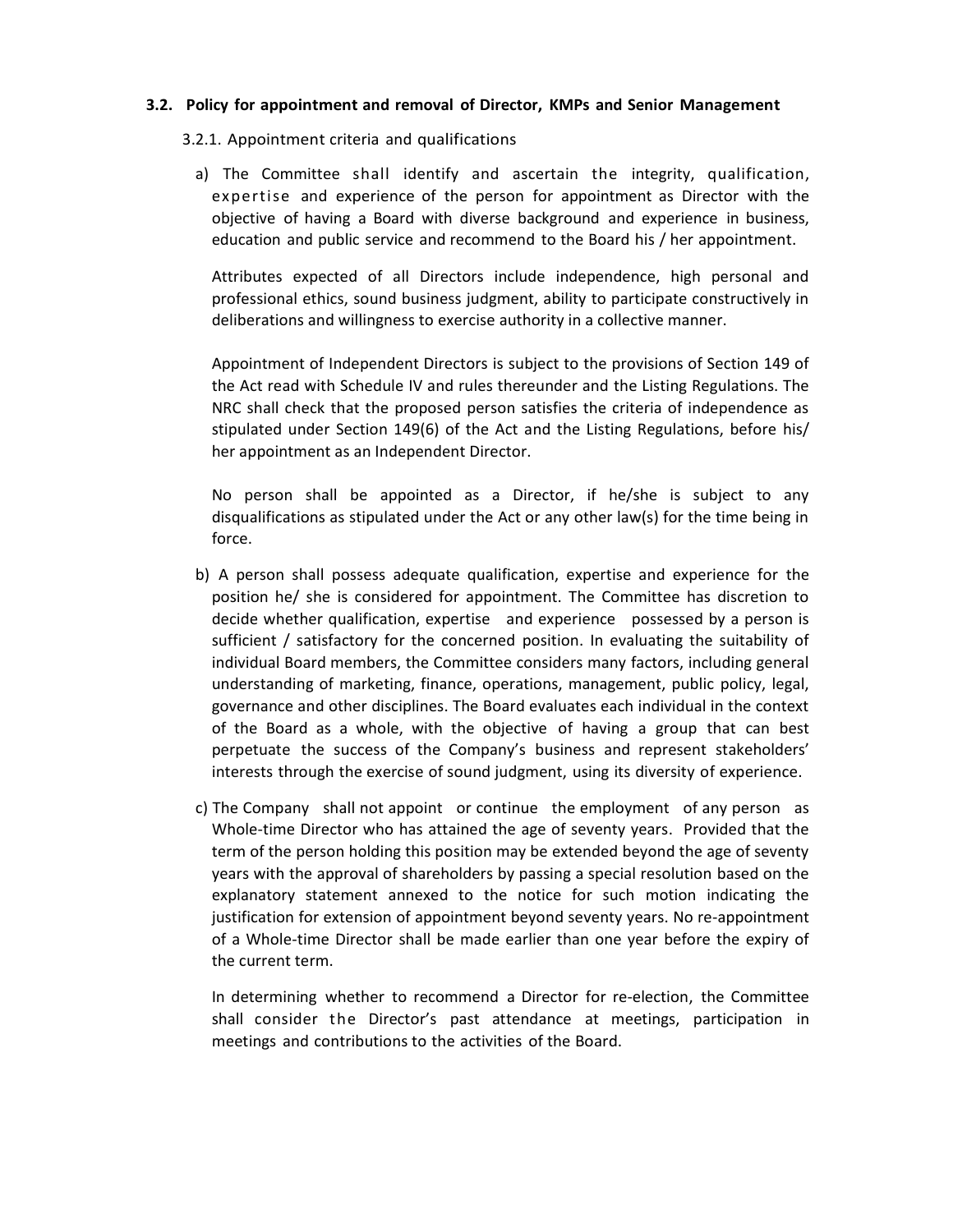#### 3.2.2. Term / Tenure

a) Managing Director/Whole-time Director:

The Company may appoint or re-appoint any person as its Managing Director or Executive Director or Manager for a term not exceeding Three/Five years at a time. As mentioned above, no re-appointment shall be made earlier than one year before the expiry of the current term.

b) Independent Director:

An Independent Director shall hold office for a term up to five consecutive years on the Board of the Company and will be eligible for re-appointment o n passing of a special resolution by the Company and disclosure of such appointment in the Board's report.

- No Independent Director shall hold office for more than two consecutive terms, but such Independent Director shall be eligible for appointment after expiry of three years of ceasing to become an Independent Director. Provided that an Independent Director shall not, during the said period of three years, be appointed in or be associated with the Company in any other capacity, either directly or indirectly. However, if a person who has already served as an Independent Director for 5 years or more in the Company as on October 1, 2014 or such other date as may be determined by the Committee as per regulatory requirement; he/ she shall be eligible for appointment for one more term of 5 years only.
- At the time of appointment of Independent Director it shall be ensured that the number of Boards on which such Independent Director serves as an Independent Director is restricted to seven listed companies and three listed companies in case such person is serving as a Whole-time Director of a listed company or such other number as may be prescribed under the Act.

#### 3.2.3. Evaluation

The Committee/ Board shall carry out evaluation of performance of every Director, KMPs and Senior Management Personnel at regular interval (Yearly).

#### **A. Non–Executive Directors/ Independent Directors:**

The NRC/ Board shall carry out evaluation of performance of Non-Executive Directors/ Independent Directors every year ending March 31st on the basis of the following criteria:

- 1. Number of the Board/ Committee meetings attended
- 2. Contribution during the Meetings.
- 3. Informal Interaction with the Management
- 4. Active Participation in strategic decision making
- 5. Inputs to executive management on matters of strategic importance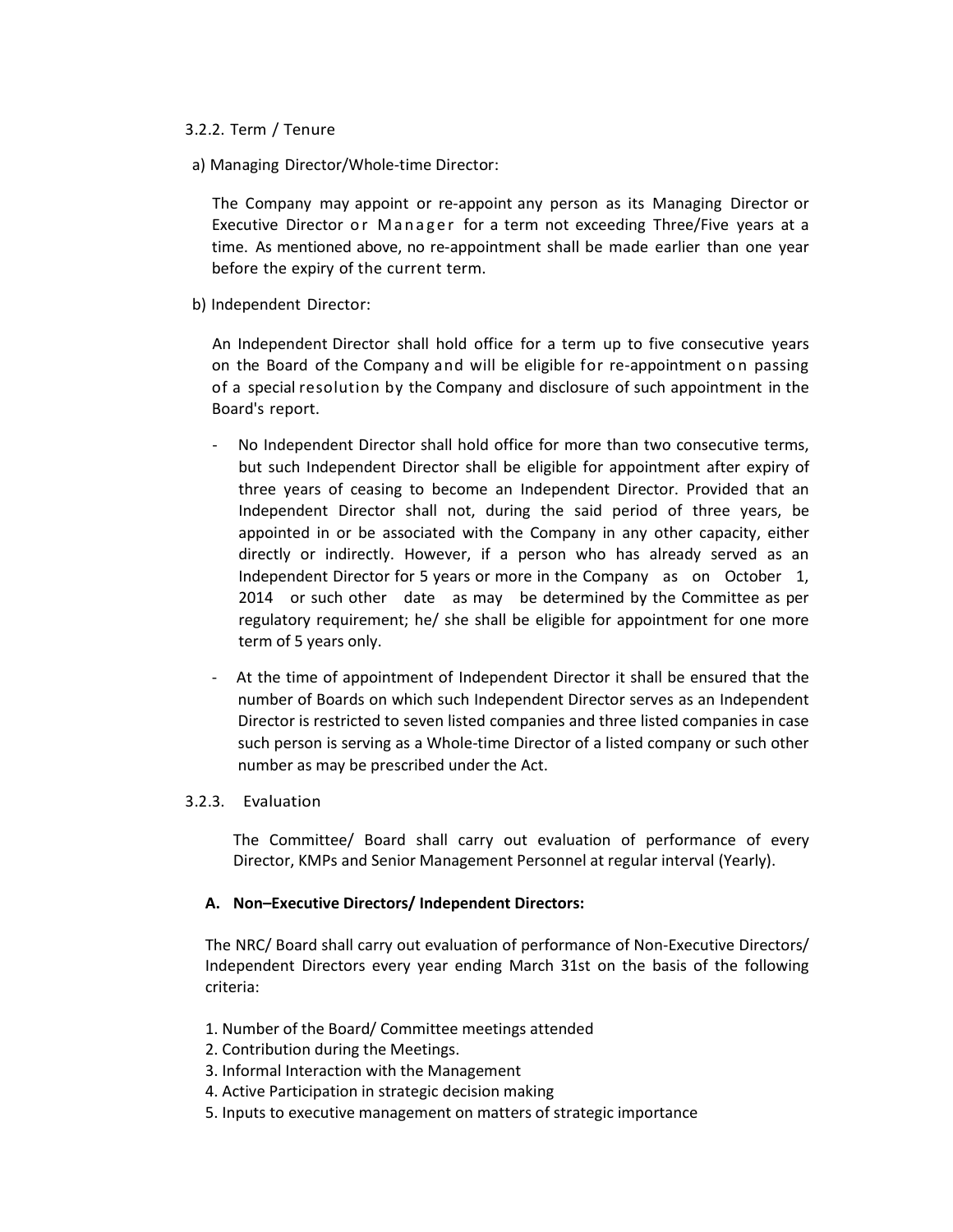## **B. Executive Directors**

The Committee shall carry out the evaluation of every Executive Directors, on a yearly basis.

## **C. Senior Management/ KMPs/ Employees**

The Human resource ("HR") Department shall carry out the evaluation of the senior management/ KMPs/ employees, every year ending March 31st, with the Department Head(s)/ Management concerned. Key Responsibility Areas ("KRAs") shall be identified well in advance. Performance benchmarks shall be set and evaluation of employees shall be done by the respective reporting Manager(s)/ Management to determine whether the set performance benchmarks are achieved. The payment of remuneration/annual increment to the aforementioned persons shall be determined after the satisfactory completion of evaluation process.

The HR Department of the Company is authorized to design the framework for evaluating the EDs/KMPs/Senior Management Personnel/Employees.

The objective of carrying out the evaluation by the Company shall be to identify and reward those with exceptional performances during any financial year. Training and Development Orientation programs on a need basis shall be provided to employees, whose performance during any financial year does not meet the benchmark criteria.

#### 3.2.4. Removal

Due to reasons of any disqualification mentioned in the Act or under any other applicable Acts, rules and regulations thereunder, the Committee may recommend, to the Board with reasons recorded in writing, removal of a Director, KMP or Senior Management Personnel subject to the provisions and compliance of the said Act, rules and regulations.

#### 3.2.5. Retirement

The Director, KMPs and Senior Management Personnel shall retire as per the applicable provisions of the Act and the prevailing policy of the Company. The Board shall have the discretion to retain the Director, KMPs, Senior Management Personnel in the same position/ remuneration or otherwise even after attaining the retirement age, for the benefit of the Company.

## **3.3. Policy relating t o the Remuneration for the KMP and Senior Management Personnel**

#### 3.3.1. General:

- a) NRC while determining the criteria for remuneration for Directors, KMPs/Senior Management and other employees ensures that:
	- the level and composition of remuneration is reasonable and sufficient to attract, retain and motivate personnel of the quality required to run the Company successfully;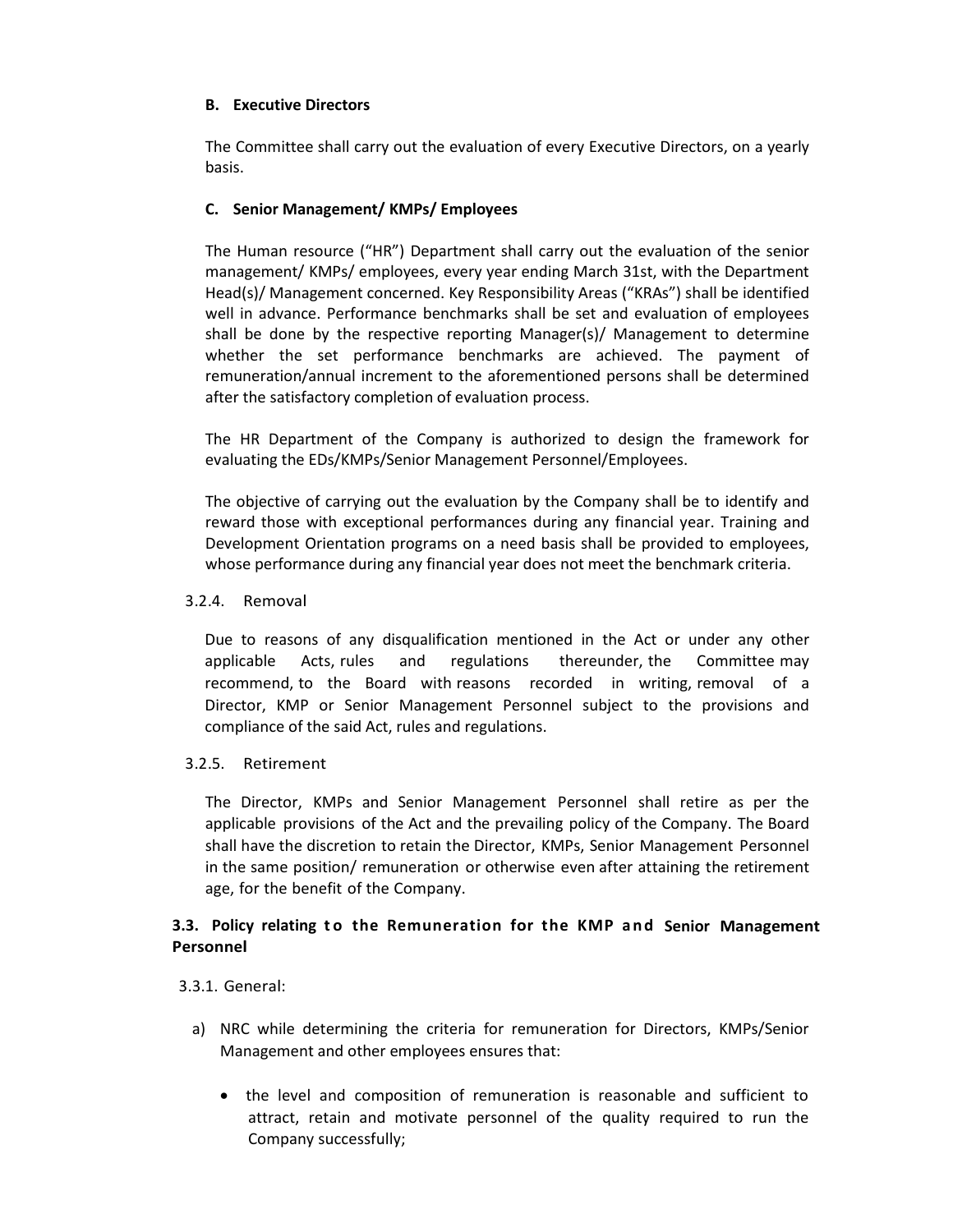- relationship of remuneration to performance is clear and meets appropriate performance benchmarks; and
- remuneration to Directors, KMPs and Senior Management involves a balance between fixed and incentive pay reflecting short and long-term performance objectives appropriate to the working of the Company and its goals.
- b) The remuneration / compensation / commission etc. to the Executive Directors, KMPs and Senior Management Personnel will be determined by the Committee and recommended to the Board for approval. The remuneration / compensation / commission etc. shall be subject to the prior/ post approval of the shareholders of the Company and Central Government, wherever required.
- c) The remuneration and commission to be paid to the Whole-time Directors shall be in accordance with the percentage / slabs / conditions laid down in the Articles of Association of the Company and as per the provisions of the Act.
- d) Where any insurance is taken by the Company on behalf of its Wholetime Directors, the Chief Executive Officer, the Chief Financial Officer, the Company Secretary and any other employees for indemnifying them against any liability, the premium paid on such insurance shall not be treated as part of the remuneration payable to any such personnel. Provided that if such person is proved to be guilty, the premium paid on such insurance shall be treated as part of the remuneration.

3.3.2. Remuneration to Whole-time Directors, KMPs and Senior Management Personnel:

a) Fixed pay:

The Executive Director/ KMP and Senior Management Personnel shall be eligible for a monthly remuneration as approved by the Board/ Committee, as the case may be. The breakup of the pay scale and quantum of perquisites including, employer's contribution to P.F, pension scheme, medical expenses, club fees etc. shall be decided and approved by the Board/ Committee/ the Person authorized by the Board/ Committee and approved by the shareholder and Central Government, wherever required.

b) Minimum Remuneration:

If, in any financial year, the Company has no profits or its profits are inadequate, the Company shall pay remuneration to its Whole-time Directors in accordance with the provisions of Schedule V of the Act and if it is not able to comply with such provisions, with the approval of the Central Government.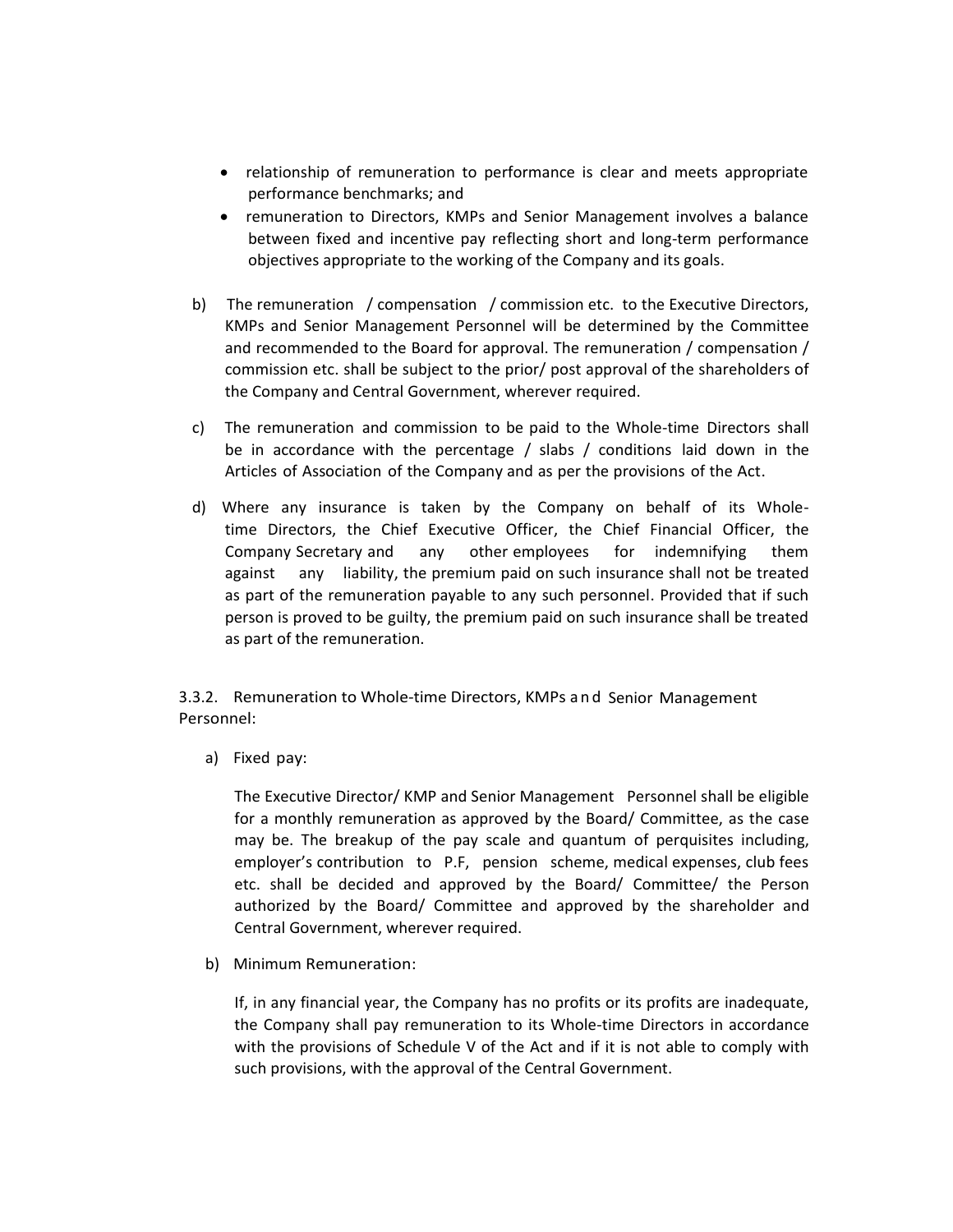c) Provisions for excess remuneration:

If any Whole-time Director draws or receives, directly or indirectly by way of remuneration any such sums in excess of the limits prescribed under the Act or without the prior sanction of the Central Government, where required, he / she shall refund such sums to the Company and until such sum is refunded, hold it in trust for the Company. The Company shall not waive recovery of such sum refundable to it unless permitted by the Central Government.

3.3.3. Remuneration to Non- Executive / Independent Director:

Overall remuneration shall be reflective of the size of the Company, complexity of the sector/industry/company's operations and the company's capacity to pay the remuneration.

Independent Directors ("ID") and Non-Independent Non-Executive Directors ("NED") may be paid sitting fees (for attending the meetings of the Board and the committees of which they may be members) and commission within the regulatory limits. Quantum of sitting fees may be subject to review on a periodic basis, as required.

Within the parameters prescribed by law, the payment of sitting fees and commission shall be recommended by the NRC and approved by the Board.

Overall remuneration (sitting fees and commission) shall be reasonable and sufficient to attract, retain and motivate Directors aligned to the requirements of the Company (taking into consideration the challenges faced by the Company and its future growth imperatives). Provided that the amount of such fees shall be subject to ceiling/limits as provided under Companies Act, 2013 and rules thereunder or any other enactment for the time being in force.

Overall remuneration practices shall be consistent with recognised best practices.

In addition to the sitting fees and commission, the Company may pay to any Director such fair and reasonable expenditure, as may have been incurred by the Director while performing his/her role as a Director of the Company. This could include reasonable expenditure incurred by the Director for attending Board/Board committee meetings, general meetings, court convened meetings, meetings with shareholders/creditors/ management, site visits, Client Visits, induction and training (organised by the Company for Directors) and in obtaining professional advice from independent advisors in the furtherance of his/her duties as a director.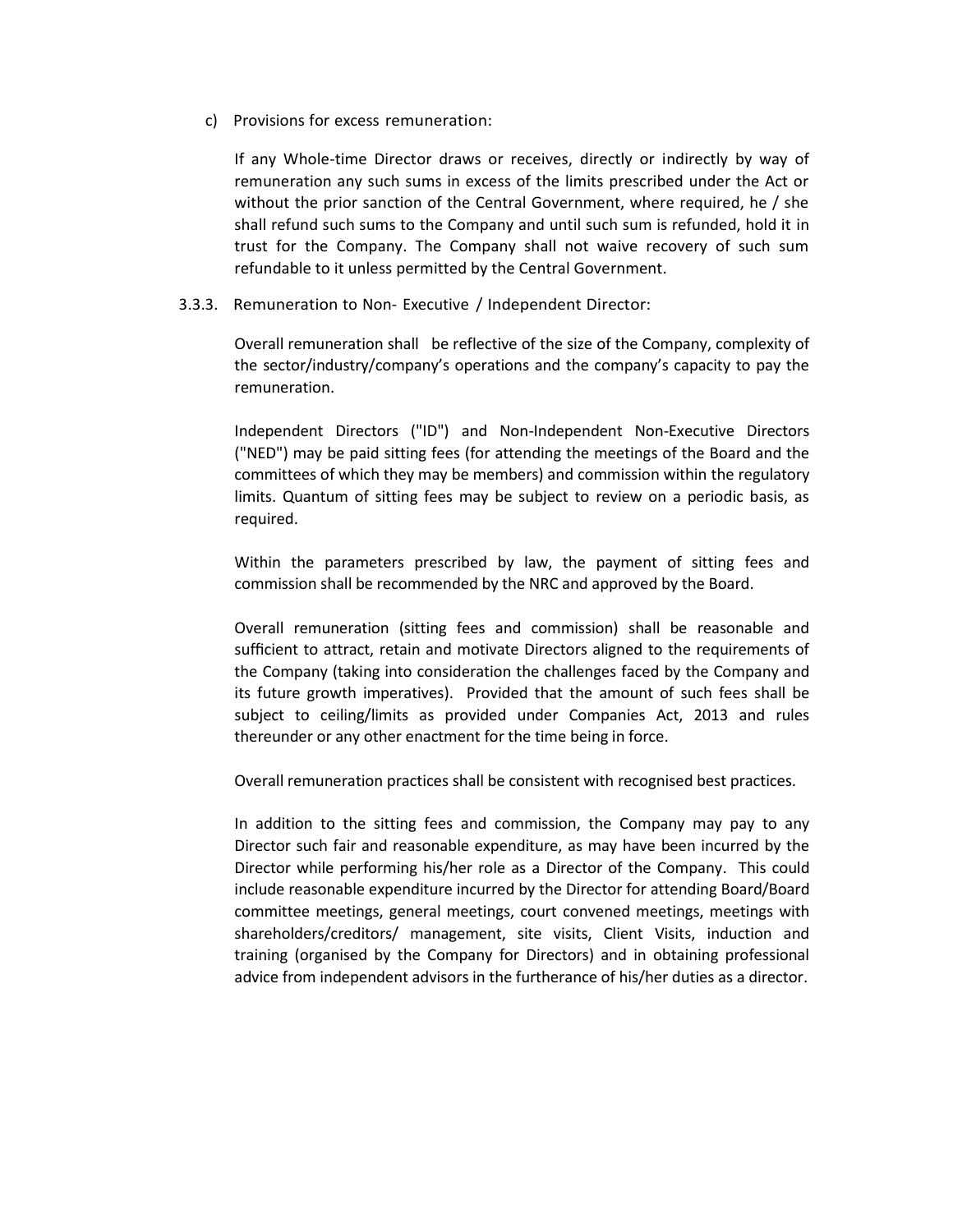#### **4. NOMINATION DUTIES**

The duties of the Committee in relation to nomination matters include:

4.1 Ensuring that there is an appropriate induction in place for new Directors and reviewing its effectiveness;

4.2 Ensuring that on appointment to the Board, the Non-Executive Directors receive a formal letter of appointment in accordance with the Guidelines provided under the Act;

4.3 Identifying and recommending Directors who are to be put forward for retirement by rotation.

4.4 Determining the appropriate size, diversity and composition of the Board;

4.5 Setting a formal and transparent procedure for selecting new Directors for appointment to the Board;

4.6 Developing a succession plan for the Board and Senior Management and regularly reviewing the plan;

4.6 Evaluating the performance of the Board members and Senior Management in the context of the Company's performance from business and compliance perspective;

4.7 Making recommendations to the Board concerning any matters relating to the continuation in office of any Director at any time including the suspension or termination of service of an Executive Director as an employee of the Company subject to the provision of the law and their service contract.

4.8 Delegating any of its powers to one or more of its members or the Secretary of the Committee;

4.9 Recommend any necessary changes in the Policy to the Board; and

4.10 Considering any other matters, as may be requested by the Board.

#### **5. REMUNERATION DUTIES**

The duties of the Committee in relation to remuneration matters include:

- 5.1 to consider and determine the Remuneration Policy, based on the performance and also bearing in mind that the remuneration is reasonable and sufficient to attract retain and motivate members of the Board and such other factors as the Committee shall deem appropriate regarding all elements of the remuneration of the members of the Board.
- 5.2 to approve the remuneration of the Senior Management including key managerial personnel of the Company, in line with the Policy, maintaining a balance between fixed and incentive pay reflecting short and long term performance objectives appropriate to the working of the Company.